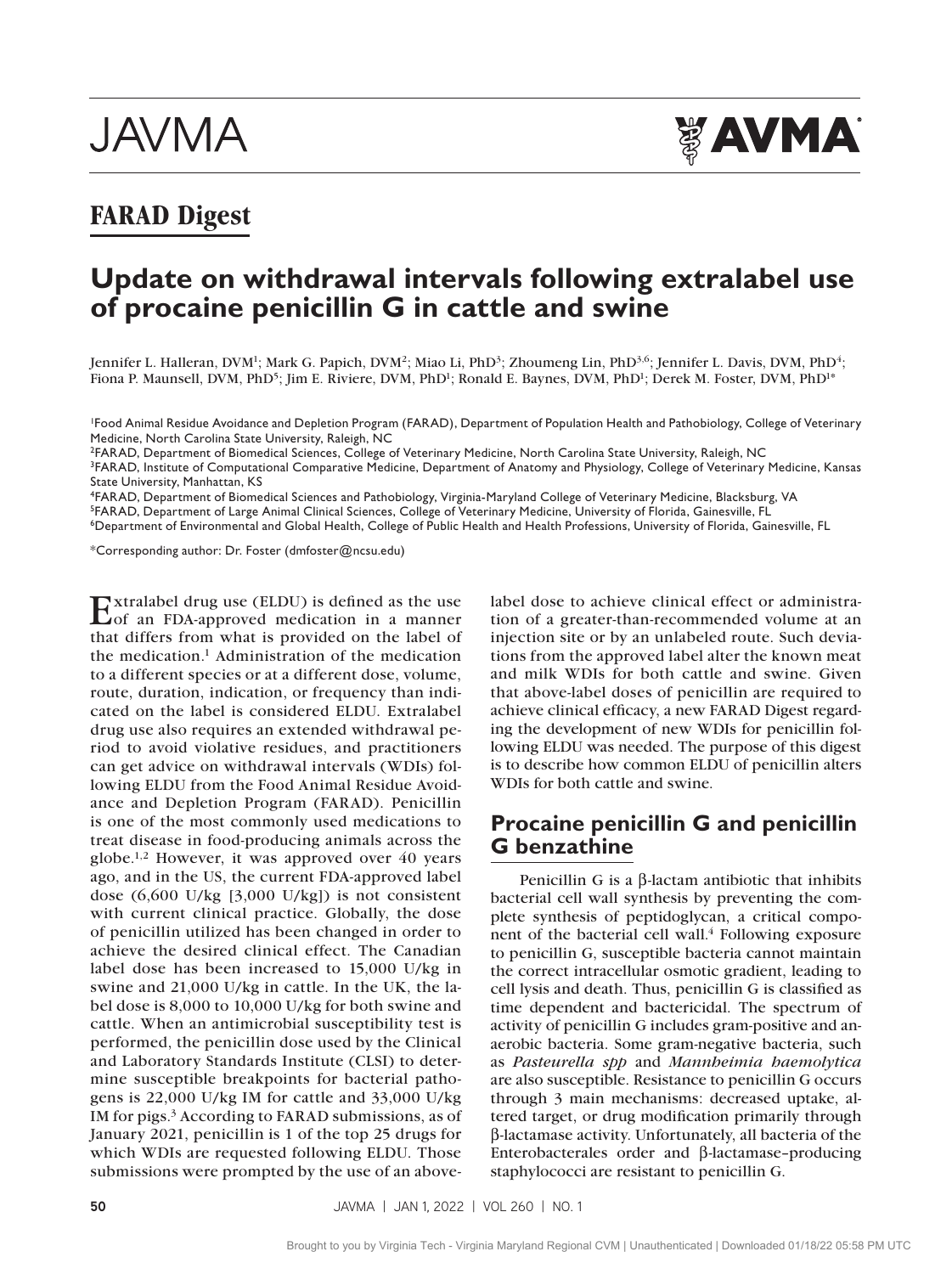Because penicillin is a time-dependent antimicrobial (time > minimum inhibitory concentration [MIC]), the plasma free-drug concentration (ie, unbound drug) must be maintained above the MIC for at least 40% to 50% of the dosing interval to achieve clinical efficacy.4,5 This can directly affect how frequently the drug needs to be administered. Drug formulation also affects the frequency of drug administration. Penicillin formulations for food animals contain either procaine penicillin G (PPG) alone or in combination with penicillin G benzathine. Procaine is a sodium channel blocker added to the formulation to decrease pain on injection. Procaine penicillin G is an aqueous suspension with slow absorption from the injection site; consequently, the peak plasma drug concentration is generally not achieved until 12 to 24 hours after IM or SC administration. Prolonged absorption of PPG from the injection site results in a flip-flop pharmacokinetic effect, whereby the absorption rate, rather than the elimination rate, is the main influence on the plasma concentration profile.<sup>6,7</sup> The slow absorption of PPG is caused by poor aqueous solubility when the suspension is administered by the IM or SC route.

The primary difference between PPG and penicillin G benzathine is the more highly insoluble nature of penicillin G benzathine. It is absorbed from the injection site at a much slower rate than PPG, resulting in low and prolonged systemic concentrations of penicillin. Penicillin G benzathine is never administered alone; all veterinary formulations are formulated as a 50:50 mixture of PPG and penicillin G benzathine. The slow absorption rate of penicillin G benzathine increases the risk for violative drug residues in food-producing species. Because of this increased risk of violative drug residues and subtherapeutic drug concentrations, the use of penicillin G benzathine is not recommended.

## **Current label directions for use of PPG in cattle and swine**

The label of each drug approved by the FDA for use in food-producing animals includes a withdrawal time (WDT), which is the period during which products (eg, meat and milk) from treated animals cannot be used for human consumption following use of the drug in accordance with its label.<sup>8</sup> A WDI is a scientifically estimated withholding period following ELDU.8 The FARAD-recommended WDI is always longer than the WDT because of the potential for individual variation not included in estimations, as well as to comply with the extended WDI following ELDU required by AMDUCA.

Currently, there are 8 and 4 PPG products approved by the FDA for parenteral administration in cattle and swine, respectively.<sup>9</sup> In cattle, PPG is labeled for the treatment of pneumonia caused by *Pasteurella multocida*. Depending on the PPG product used, the WDT for meat can range from 4 to 14 days,

whereas the WDT for milk is more consistent at 48 hours. The variation in the WDTs for meat are likely the result of differences in the formulations or injection site reactions induced by the various PPG products.8 In swine, PPG is labeled for treatment of *Erysipelothrix rhusiopathiae*, and WDTs for meat range from 6 to 7 days depending on the product used.

# **Why are the current PPG label doses ineffective?**

For most FDA-approved PPG products, the current label dose is 6,600 U/kg of body weight and drug concentration is 300,000 U/mL. That formulation was designed, like many injectable antimicrobials for food-producing animals, to deliver a convenient dose of 1 mL/45 kg (100 lbs) of body weight. However, such a low dose of PPG is seldom administered because it rarely results in clinically effective plasma drug concentrations. In fact, based on results of Monte Carlo simulations (MCS), label doses have a < 10% probability of achieving the target plasma drug concentration (plasma target drug concentration attainment) against susceptible respiratory pathogens.<sup>10,11</sup> The scientific literature $12-14$  indicates that PPG doses ranging from 25,000 to  $65,000$  U/kg (approx 4 to 10 times the current label dose) are necessary for effective treatment of bovine respiratory disease. Because the activity of PPG is time dependent, the unbound concentration (free fraction) should be maintained above the MIC for at least 40% to 50% of the dosing interval.15,16 The current clinical breakpoints for respiratory pathogens in cattle determined by the CLSI are  $\leq$  0.25, 0.5, and  $\geq$  1 µg/mL for susceptible, intermediate, and resistant interpretive categories, respectively. In cattle, administration of PPG at a dose of 66,000 U/kg may be sufficient to achieve therapeutic concentrations in the target tissue for some bacteria in the intermediate interpretive category.12,14,16

Given previous evidence that increasing the dose of PPG improved treatment efficacy, MCS were performed to define susceptible bacteria for laboratory antimicrobial susceptibility testing.17 The simulations assumed IM administration of PPG once daily at doses sufficient for plasma target drug concentration attainment for 50% of the dosing interval (a PPG dose of 22,000 U/kg was assessed for cattle and 4 doses [15,000, 22,000, 33,000, and 66,000 U/kg] were assessed for swine). Results of the MCS indicated that administration of 22,000 U of PPG/kg IM once daily to cattle will yield a 94% probability of achieving an MIC concentration sufficient to achieve therapeutic drug concentrations against susceptible bacterial pathogens in target tissues **(Figure 1)**. The MCS results for swine indicated that once daily IM administration of PPG at doses of 33,000 and 66,000 U/kg will have a 91% and 100% probability, respectively, of achieving a therapeutic drug concentration against susceptible bacterial pathogens in target tissues. Based on these simulated results, the CLSI-approved MIC breakpoints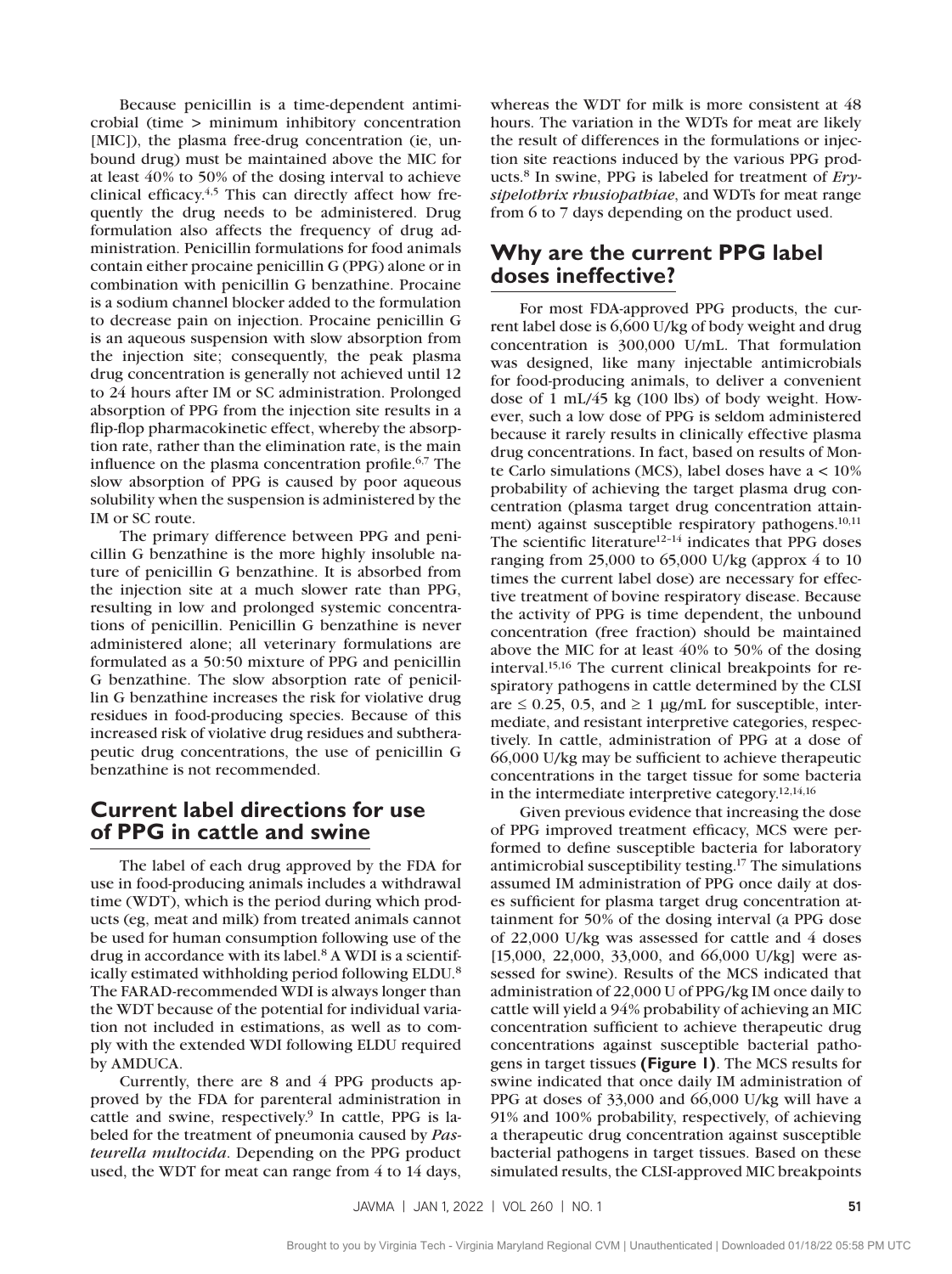for penicillin against respiratory pathogens in cattle and swine are  $\leq 0.25$ , 0.5, and  $\geq 1.0$  µg/mL for the susceptible, intermediate, and resistant interpretive categories, respectively.

The new information provided by those simulations demonstrated a need to update the label dose and subsequent WDIs associated with PPG administration in both cattle and swine. Use of the current FDA-approved label doses is discouraged because those doses result in ineffective plasma drug concen-



**Figure 1**—Plot of the probability of attaining a plasma concentration greater than the minimum inhibitory concentration breakpoint for procaine penicillin G (PPG)–susceptible respiratory pathogens (0.25 µg/mL; dashed arrow) for 50% of the dosing interval following IM administration of PPG at a dose of 22,000 U/kg to cattle (A) and doses of 15,000 (orange line), 66,000 (blue line), 33,000 (green line), and 22,000 (purple line) U/kg to swine (B) as determined by Monte Carlo simulations (MCS).

trations in many situations. The AVMA's Principles of Antimicrobial Stewardship<sup>1</sup> state that veterinarians should avoid unnecessary administration of antimicrobials, and ineffective doses of penicillin would fall into that category.<sup>18</sup> Because PPG can be sold over-the-counter to nonveterinarians in some states and ELDU by laypersons without the supervision of a veterinarian is not permitted under AMDUCA, there is the potential for producers and animal owners to administer PPG at ineffective doses or in an illegal extralabel manner. Illegal ELDU of PPG may result in violative drug residues in meat or milk if the label WDTs are observed after an above-label dose is administered.19 In the US, the FDA has established tolerances of 0.05 and 0 ppm for PPG residues in edible tissues of cattle and swine, respectively, and 0 ppm for PPG residues in milk. An increase in dose, increase in drug volume at the injection site, or change in the route of administration can prolong the duration that PPG residues remain in tissues, and thereby prolong the WDI necessary to avoid violative residues. Even the injection site (gluteal muscles vs semimembranosus or semitendinosus muscle vs neck muscles) and route (IM vs SC) can cause large differences in the pharmacokinetic profile of PPG.20,21

In humans, allergic reactions following consumption of foods containing penicillin residues are generally rare and dermatologic in nature<sup>18</sup>; however, there are reports of severe anaphylactic reactions.22,23 To combat food safety issues and decrease the promotion of antimicrobial resistance, FARAD has developed new WDIs for penicillin in both cattle and swine.

#### **Current WDI recommendations**

Over the last 18 years, FARAD has utilized physiologically based pharmacokinetic (PBPK) models as one of many tools to estimate WDIs following ELDU in food animals.2,24,27 Physiologically based pharmacokinetic models are mechanism-based models that aim to include physiologic- and chemical-specific parameters to simulate absorption, distribution, me-

**Table 1**—Estimated withdrawal intervals (WDIs) for meat and milk following extralabel administration of the procaine penicillin G (PPG) product Crysticillin (Zoetis Inc; New Animal Drug Application [NADA] No. 065-174) to cattle as determined by use of a physiologically based pharmacokinetic model<sup>2,27</sup> in combination with Monte Carlo simulations (1,000 iterations).

|             |       | Dosing interval        |              |              |
|-------------|-------|------------------------|--------------|--------------|
| Dose (U/kg) | Route | and duration           | Meat WDI (d) | Milk WDI (d) |
| 24,000      | IM    | Once daily for 5 days  |              | 6            |
| 24,000      | IM    | Twice daily for 5 days | 8            |              |
| 33,000      | IM    | Once daily for 5 days  | 8            |              |
| 33,000      | IM    | Twice daily for 5 days |              | 8            |
| 44,000      | IM    | Once daily for 5 days  | 8            | 8            |
| 44,000      | IM    | Twice daily for 5 days |              |              |
| 66,000      | IM    | Once daily for 5 days  | 10           |              |
| 66,000      | IM    | Twice daily for 5 days |              | 10           |

The WDIs were estimated assuming that the PPG suspension was adequately shaken and mixed prior to use and that no more than 10 mL of the mixed suspension was injected per injection site. These WDIs apply only to Crysticillin and other bioequivalent PPG products (eg, Microcillin [Anthony Products Co; NADA No. 065–0506] and Pro-Pen-G [Bimeda Animal Health Ltd; NADA No. 065–505]).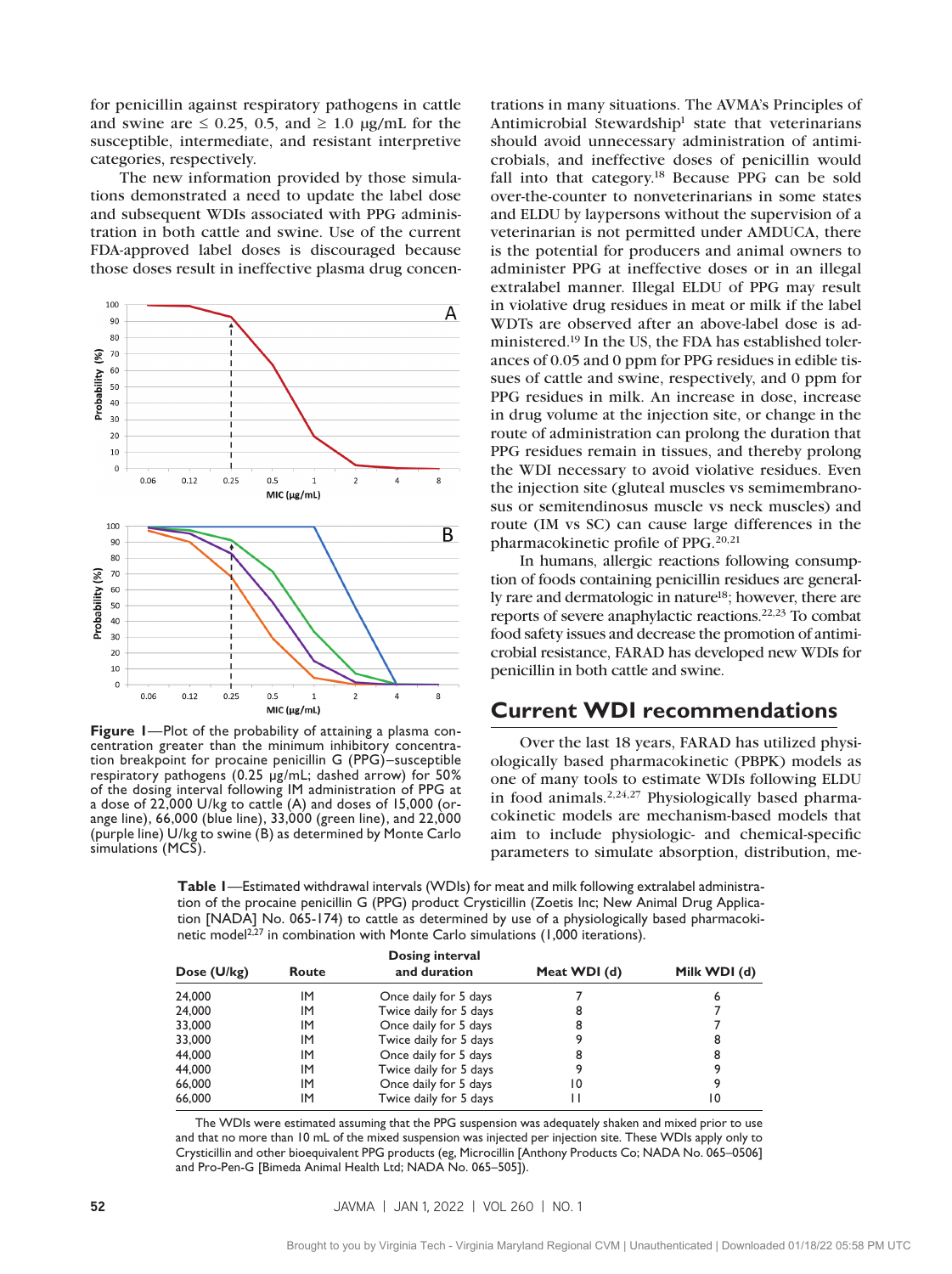**Table 2**—Estimated WDIs for meat following extralabel administration of Crysticillin to swine as determined by use of a physiologically based pharmacokinetic model2 in combination with Monte Carlo simulations (1,000 iterations).

| Dose (U/kg) | Route | Dosing interval<br>and duration | Meat WDI (d) |
|-------------|-------|---------------------------------|--------------|
| 24,000      | IM    | Once daily for 5 days           | 8            |
| 24,000      | IM    | Twice daily for 5 days          | Н            |
| 33,000      | IM    | Once daily for 5 days           | 9            |
| 33,000      | IM    | Twice daily for 5 days          | 14           |
| 44,000      | IM    | Once daily for 5 days           | Н            |
| 44,000      | IM    | Twice daily for 5 days          | 16           |
| 66,000      | IM    | Once daily for 5 days           | 14           |
| 66,000      | IM    | Twice daily for 5 days          | 20           |

The WDIs were estimated assuming that the PPG suspension was adequately shaken and mixed prior to use and that no more than 11 mL of the mixed suspension was injected per injection site.

*See* Table 1 for remainder of key.

tabolism, and elimination of the administered drug. Li et al<sup>2</sup> developed and validated a PBPK model that predicts tissue residue depletion in cattle and swine following ELDU of PPG. Monte Carlo simulation was used in combination with that PBPK model to determine when drug concentrations in tissues would fall below the FDA-established tolerances for penicillin for 99% of the cattle and swine populations. The MCS (1,000 iterations) within the PBPK model provide an output of numerical results that are based on repeating the model numerous times. It improves estimations for each pharmacokinetic parameter and accounts for intraspecies variation. This PBPK model was used to estimate WDIs after extralabel IM administration of the PPG product Crysticillin (Zoetis Inc; New Animal Drug Application [NADA] No. 065-174) to cattle **(Table 1)** and swine **(Table 2)**. The use of other formulations of PPG may result in extended WDIs for the animal byproducts. Among the FDAapproved PPG products, Microcillin (Anthony Products Co; NADA No. 065-0506) and Pro-Pen-G (Bimeda Animal Health Ltd; NADA No. 065-505) are bioequivalent to Crysticillin, and the same WDIs can be used for all 3 products. Because the penicillin tolerance is 0 ppm for edible tissues from swine, the US Food Safety Inspection Service action limit of 25 ppb for penicillin residues detected in swine tissues was used in the WDI estimates. A more conservative WDI can be calculated by use of the reported limit of detection (1.8 ppb) for a sensitive liquid chromatography– tandem mass spectrometry method based on PBPK simulation results.<sup>2</sup> Although there is a zero tolerance for penicillin in milk, the FDA has established a safe level of 5.0 ppb, which was used in our estimates. Graphical depictions of the estimation of meat WDIs for cattle when administered a PPG product (Crysticillin) at 5 (32,500 U/kg) and 10 (65,000 U/kg) times the label dose IM once daily for 5 days **(Figure 2)** and estimation of the milk WDI in dairy cattle when administered the same product at 10 times the label dose IM twice daily for 3 days **(Figure 3)** are provided. Those estimated WDIs pertain only to Crysticillin



**Figure 2**—Graphical depiction of estimation of the meat withdrawal interval (WDI) for the PPG product Crysticillin (Zoetis Inc; New Animal Drug Application No. 065-174) in cattle following IM administration of the drug at 5 (32,500 U/kg; A) and 10 (65,000 U/kg; B) times the label dose once daily for 5 days as determined by use of a previously validated<br>physiologically based pharmacokinetic (PBPK) model<sup>2</sup> in combination with MCS. The simulation involved 1,000 iterations to estimate the PPG concentration in the target tissue (liver). The 99th percentile (dashed red line), median (50th percen- tile; solid black line), and first percentile (green dotted line) were plotted and compared with the FDA-established toler-<br>ance (0.05 µg/g; black dotted line) for PPG in edible tissues.<br>The WDI was defined as the duration between discontinuation of drug administration and the point at which the estimated liver PPG concentration was below the tolerance for 99% of the population. The estimated WDI was 8 days for the 32,000 U/kg dose (5 times the label dose) and 10 days for the 65,000 U/kg dose (10 times the label dose). When Crysticillin is administered in accordance with the label, the meat withdrawal time is 4 days for cattle. TOL = Tolerance.

and its bioequivalents (Microcillin and Pro-Pen-G). Other PPG formulations will have different WDIs because we have insufficient data to estimate the WDI using this model. The WDI estimates for other PPG formulations are estimated as described.28

# **Differences in parenteral administration**

The route of administration can directly affect and possibly extend the WDI. Subcutaneous injection may be less harmful to meat quality. However, SC injection has been associated with hematoma formation, local inflammatory reactions, and scar tissue formation.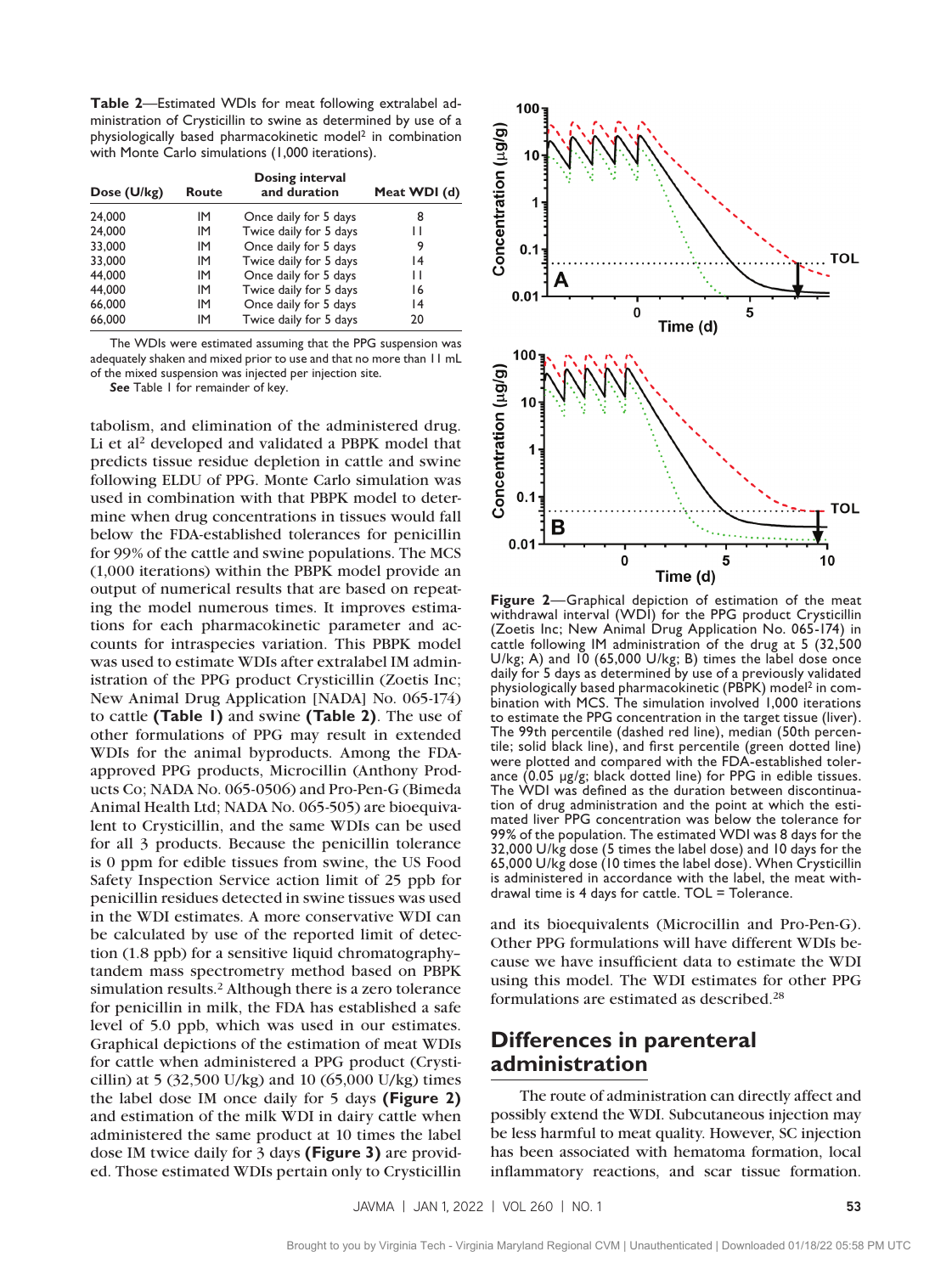

**Figure 3**—Graphical depiction of estimation of the milk WDI for the PPG product Crysticillin in cattle following IM administration of the drug at 10 times (65,000 U/kg) the label dose twice daily for 3 days as determined by use of a previously validated PBPK model<sup>27</sup> in combination with MCS. The simulation involved 1,000 iterations to estimate the PPG concentration in milk. The 99th percentile (red line), median (50th percentile; dashed black line), and first percentile (purple line) were plotted and compared with the FDA-accepted safe level (0.005 µg/g) of PPG in milk. The WDI was defined as the duration between discontinuation of drug administration and the point at which the estimated milk PPG concentration was below the safe level for 99% of the population. The estimated WDI for milk was 182 hours for the described dosage. When Crysticillin is administered in accordance with the label, the milk withdrawal time is 48 hours for dairy cows. SL = Safe level. (Reprinted with permission from Li M, Gehring R, Riviere JE, Lin Z. Probabilistic physiologically based pharmacokinetic model for penicillin G in milk from dairy cows following intramammary or intramuscular administrations. *Toxicol Sci.* 2018;164[1]:85–100.)

These reactions can alter the absorption rate of PPG, thereby delaying the apparent elimination half-life of the drug and prolonging the WDI for animal byproducts.21 Multiple studies have demonstrated that the route of administration and injection site play a role in the absorption and elimination of PPG. For example, the elimination half-life of PPG is prolonged following SC administration in the neck, compared with IM administration in the neck or gluteal muscles.1,26,29–30

In addition to the route and site of administration, the volume injected can play a role in the absorption, distribution, and elimination of PPG. In the US, Beef Quality Assurance guidelines<sup>29</sup> recommend that no more than 10 mL of any drug be injected at any 1 site. Injection of a larger volume at a single site may delay drug absorption and create a depot effect resulting in slow drug absorption over an extended period of time, prolonging the risk for violative drug residues. Injection of  $> 10$  mL of PPG at a single site can increase the risk for drug entrapment that results in erratic, higher, and more prolonged tissue residues. Interspecies pharmacokinetic differences can also extend WDIs.

As stated previously, PPG is a suspension and requires vigorous shaking to ensure even dispersion of the active ingredient throughout the bottle. If the bottle is not adequately shaken, the drug concentration in the volume withdrawn will be lower than

stated on the label and the drug concentration will be increased in the remaining contents of the bottle. Thus, the drug concentration in any subsequent doses withdrawn from that bottle will be higher than expected, which could lead to violative residues if the WDI is not appropriately extended. Unfortunately, that effect is difficult to estimate given the potential variability in the concentration administered. Therefore, proper mixing of PPG prior to administration is critical to avoid this issue.

#### **Conclusions**

Because the general consensus among veterinarians and pharmacologists is that the label doses of PPG are clinically ineffective in cattle and swine, practitioners often increase the dose or frequency of administration of that drug. An increase in dose or dosing frequency represents ELDU and requires the observation of extended WDIs. Assuming products containing only PPG are used, injection site volume recommendations are followed, and the route of administration and proper use of the drug are ensured, the WDIs provided by FARAD in this digest can be used for a variety of commonly used PPG dosing regimens in cattle and swine. If PPG is used in any other extralabel manner, veterinarians are strongly encouraged to contact FARAD for a WDI recommendation. Veterinarians and producers are strongly encouraged to adhere to all FDA regulations regarding legal ELDU.

#### **Acknowledgments**

The FARAD Program is funded by a USDA National Institute of Food and Agriculture grant.

## **References**

- 1. Antimicrobial stewardship definition and core principles. AVMA. Accessed May 15, 2021. https://www.avma.org/ resources-tools/avma-policies/antimicrobial-stewardshipdefinition-and-core-principles
- 2. Li M, Gehring R, Riviere JE, Lin Z. Development and application of a population physiologically based pharmacokinetic model for penicillin G in swine and cattle for food safety assessment. *Food Chem Toxicol*. 2017;107(pt A):74–87.
- 3. CLSI. *Performance Standards for Antimicrobial Disk and Dilution Susceptibility Tests for Bacteria Isolated From Animals.* 5th ed. Clinical and Laboratory Standards Institute; 2020.
- 4. Riviere J, Papich MG. *Veterinary Pharmacology and Therapeutics.* 10th ed. Wiley-Blackwell; 2018:867–877.
- 5. Martinez MN, Papich MG, Drusano GL. Dosing regimen matters: the importance of early intervention and rapid attainment of pharmacokinetic/pharmacodynamic target. *Antimicrob Agents Chemother*. 2012;56(6):2795–2805.
- 6. Yáñez JA, Remsberg CM, Sayre CL, Forrest ML, Davies NM. Flip-flop pharmacokinetics – delivering a reversal of disposition: challenges and opportunities during drug development. *Ther Deliv*. 2011;2(5):643–672.
- 7. Riviere JE. *Comparative Pharmacokinetics: Principles, Techniques and Applications*. 2nd ed. Wiley; 2011.
- DeDonder KD, Gehring R, Baynes RE, et al. Effects of new sampling protocols on procaine penicillin G withdrawal intervals for cattle. *J Am Vet Med Assoc*. 2013;243(10):1408– 1412.